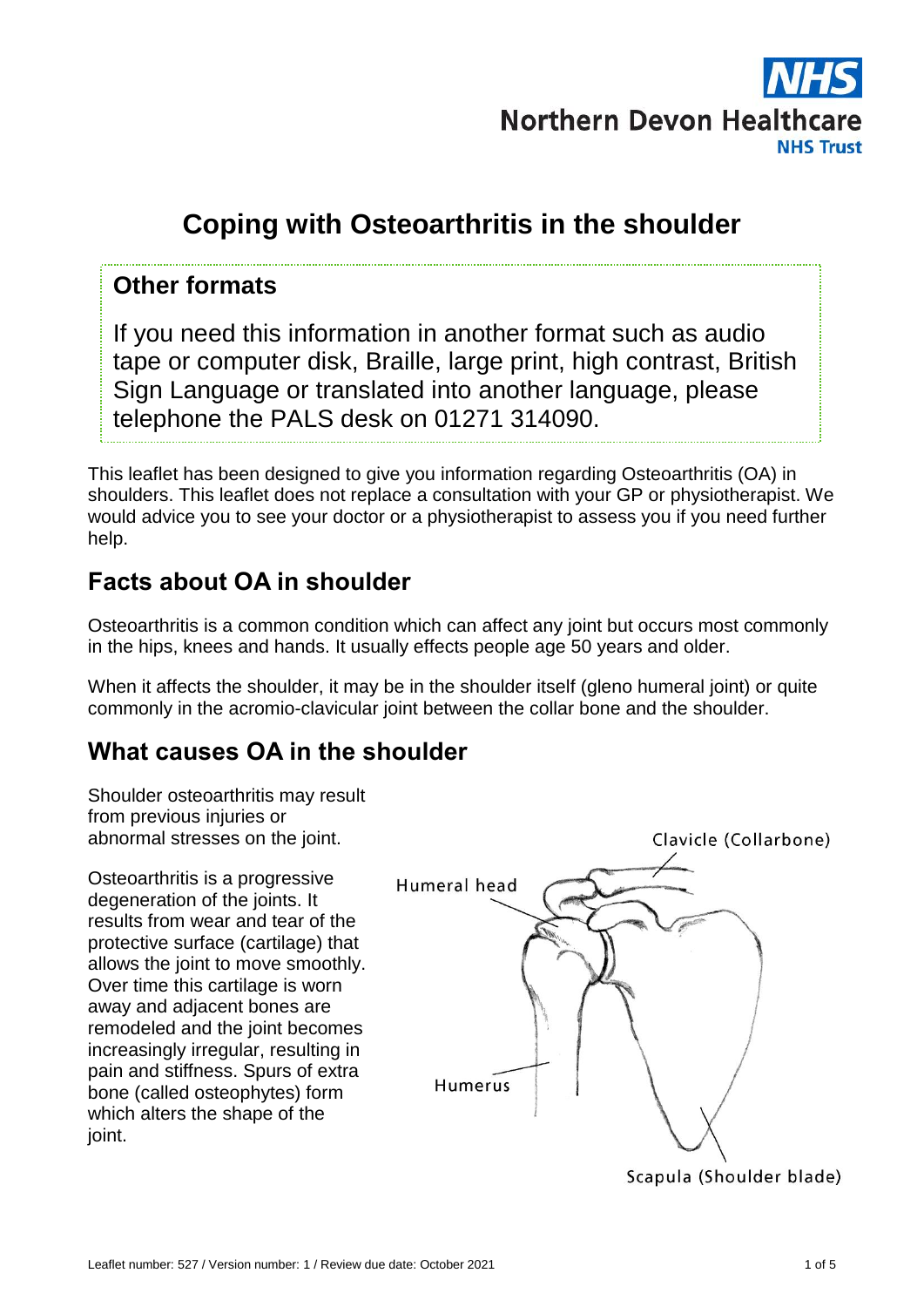# **Symptoms of OA in the shoulder**

- Patients with osteoarthritis (OA) of the shoulder will classically complain of a stiff, painful shoulder with limited range of movement. Pain and stiffness commonly increases with over activity or, lack of use, and can interrupt sleep. 'Catching' and 'noise' heard during movements is another routine finding
- If the Acromio-clavicular joint is involved, pain might be more noticeable on stretching across to the other shoulder, e.g. reaching across for your seat belt or lying on the affected side.

# **Treatment**

This will depend on the degree of pain and stiffness.

### **Physiotherapy**

The vast majority of shoulder problems will benefit from physiotherapy. A physiotherapist will make an assessment of your condition and put together a treatment program tailored to your needs, aiming to improve your symptoms and/or improve your function. These might include:

- Exercises or techniques to ease pain, regain or maintain movement
- Exercises to strengthen weakened muscles and improve function
- Advice on improving shoulder, neck and spine posture

### **Occupational therapy**

• If your shoulder problem is interfering with daily activities such as dressing, washing and driving, your GP might refer you to an occupational therapist who can assess you and give you advice regarding this.

### **Medication** (see your GP for advice)

- Painkillers including, anti-inflammatories can help with the pain.
- A local steroid injection may also be helpful but *not all patients are suitable for this.*

### **Surgery**

 A shoulder replacement might be considered if the joint is significantly worn and painful but only after all other treatments have been tried.

## **What can I do myself to manage the symptoms**

#### **Sleeping position**

Night pain and consequent sleeplessness associated with a painful shoulder are possibly the worst aspect of this condition. Some comfort may be obtained by:

Lying on your back with a pillow supporting the affected arm.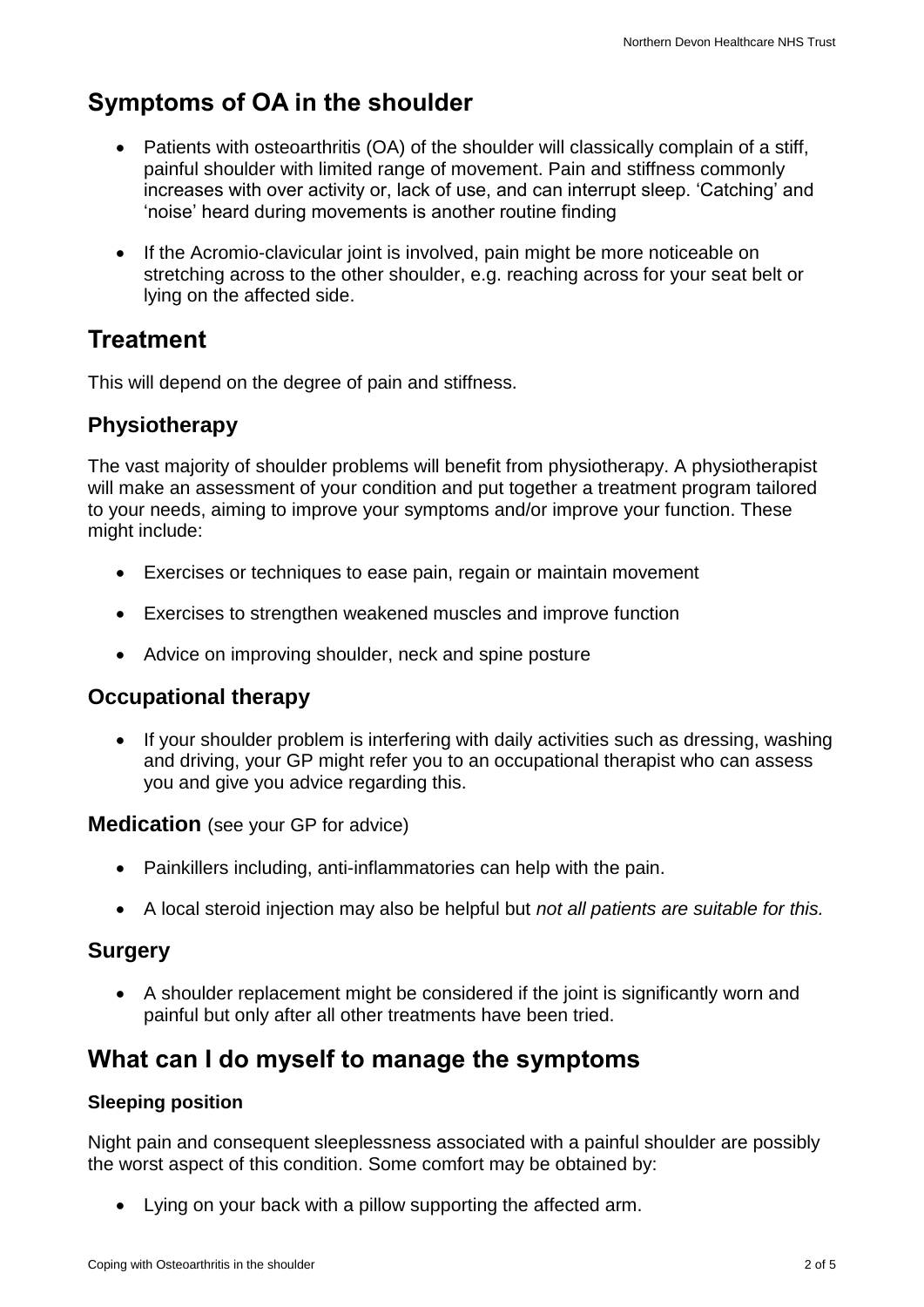Lying on the good side with a pillow or towel under your painful arm.

#### **Ice**

You can try wrapping some crushed ice or frozen peas in a damp towel and place over the painful shoulder. Leave it there for **no more than ten minutes**. This could be repeated  $2 - 3$  times a day.

#### **Simple shoulder exercises**

Some examples of exercise to stretch you shoulder. They may vary depending on your particular needs. You may find them easier to do after a hot shower or bath. Do these exercise regularly 1-2 times a day. It is normal for you to feel an aching or stretching sensation whilst you are doing them, however, this should subside within 30 minutes. If your pain increases, you should stop your exercises and see your doctor or a physiotherapist.

Aim for a balance between rest and exercises.

#### **Pendulum**

Lean forward with support (shown for left shoulder)

Let arm hang down

Swing arm

- forward and back
- side to side
- around in circles (both ways)

Repeat 5 – 10 times each movement

#### **Twisting outwards**

Sitting holding a stick (eg. rolling pin, umbrella)

Keep elbow into your side throughout

Push with unaffected arm so that the hand of problem side is moving away from the mid-line (can be done lying down)

Do not let your body twist round to compensate

Repeat 5 – 10 times

#### **Arm overhead**

Lying on your back (shown for left shoulder)

Support problem arm with other hand at wrist and lift it up overhead

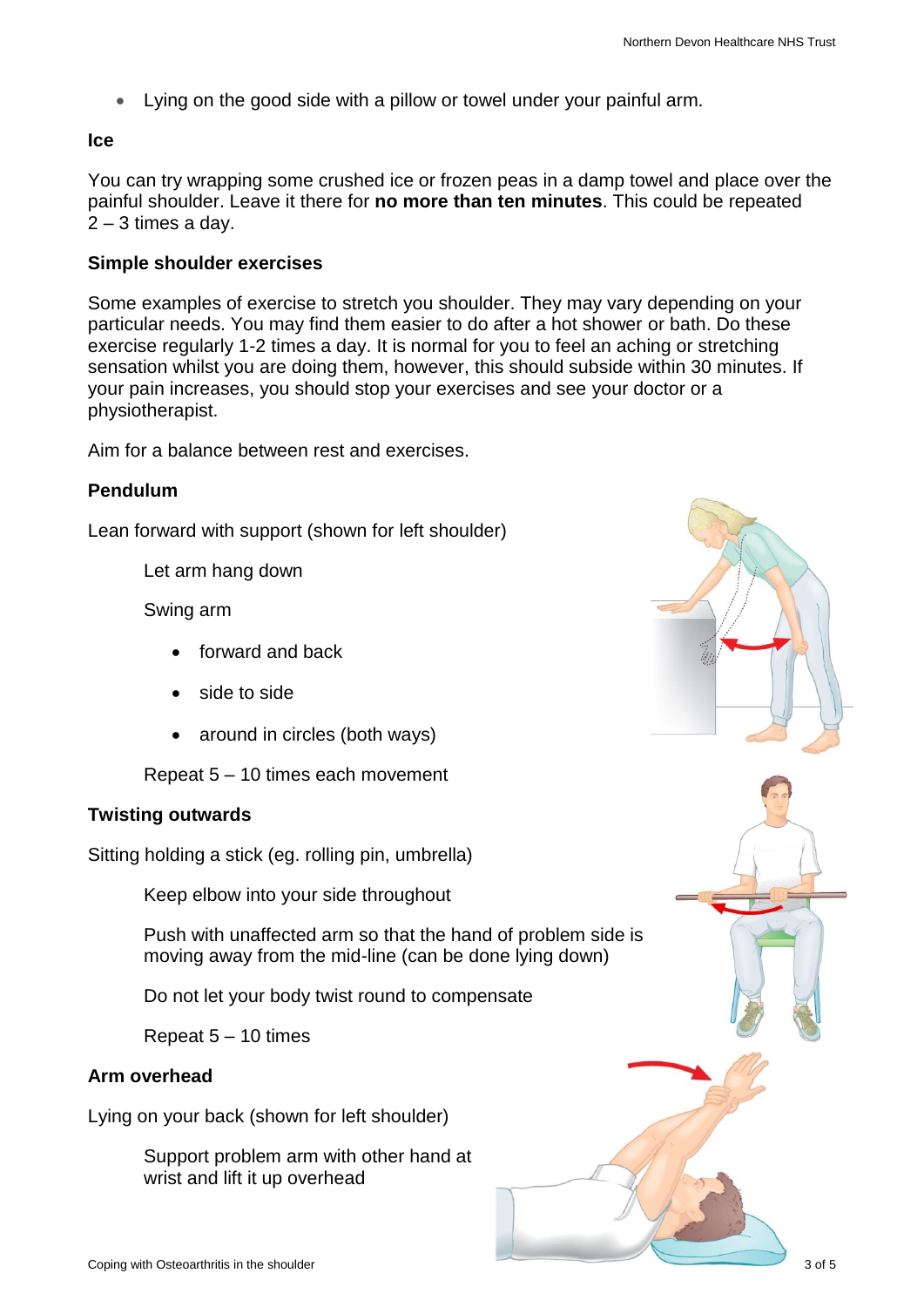Do not let your back arch

Can start with elbows bent

Repeat 5 – 10 times

You can also do this exercise sitting up or standing, which increases the difficulty of the exercise.

N.B. It may be uncomfortable with on/off pain but do not force the movements into pain.

#### **Twisting outwards / arm overhead**

Lying on your back, knees bent and feet flat

Place hands behind neck or head, elbows up to ceiling

Let elbows fall outwards

Repeat 5 – 10 times



### **Sit or stand**

Try and set up a pulley system with the pulley or ring high above you. Pull down with your better arm to help lift the stiff arm up

Repeat 10 times

#### **Hand behind your back** (medial rotation)

Getting your hand behind your back is a useful movement for normal functional activities such as tucking our trousers in or doing up a bra.

Try and put your hand behind your back as far as you easily can. The distance we can get our hands behind our backs varies enormously. Holding a towel with the good arm now try to pull the bad arm upwards.